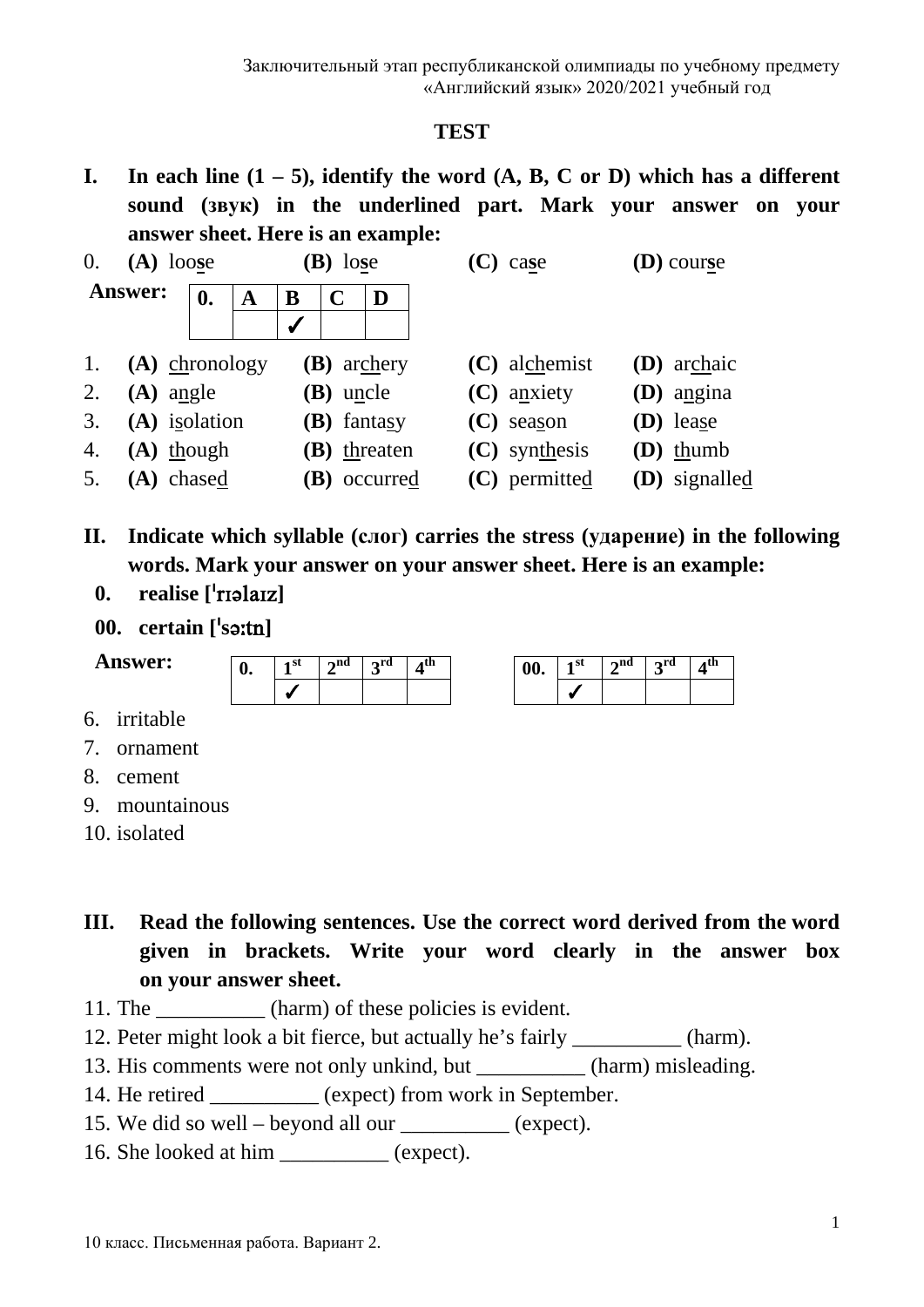- 17.Some families go without medical treatment because of their \_\_\_\_\_\_\_\_\_\_ (able) to pay.
- 18. He lay there, (able) to move.
- 19. She is deaf, but refuses to let her \_\_\_\_\_\_\_\_\_\_ (able) prevent her from doing what she wants to do.
- 20. Plants help \_\_\_\_\_\_\_\_\_\_\_\_ (pure) the air.
- 21. The charity is run on a \_\_\_\_\_\_\_\_\_\_\_ (pure) voluntary basis.
- 22. The  $(pure)$  of the water is a health risk.
- 23. Some of the more \_\_\_\_\_\_\_\_\_\_ (repute) newspapers made false claims about her private life.
- 24. I insured my property with an established, (repute) company.
- 25. He earned a \_\_\_\_\_\_\_\_\_\_ (repute) as an entertaining speaker.

## **IV. Open the brackets putting the verb in the correct tense and voice form.**

The most frightening experience in my life happened to me a few years ago while I was at university. One Saturday we went climbing in the Welsh mountains. We set off in fine spirits – the sun was shining and there was not a cloud in the sky. We (26)\_\_\_\_\_\_\_\_\_\_\_\_\_\_\_\_\_\_\_\_\_\_ (*begin*) to climb the mountain, and by lunchtime we  $(27)$   $(manage)$  to get at least halfway up. While we  $(28)$  \_\_\_\_\_\_\_\_\_\_\_\_\_*(eat)* our sandwiches and mint cake we (29)\_\_\_\_\_\_\_\_\_\_\_\_\_\_\_\_\_\_\_\_\_\_\_ (*notice*) some dark clouds forming in the distance. We weren't worried, however, so we  $(30)$ \_\_\_\_\_\_\_\_\_\_\_\_\_\_\_\_\_\_\_\_\_\_\_\_\_ (*continue*) on our way. This (31) \_\_\_\_\_\_\_\_\_\_\_\_\_\_\_\_\_\_\_\_\_\_\_\_\_\_ **(***turn out***)** to be a big mistake – the clouds got closer and closer, then it began to snow. We  $(32)$ \_\_\_\_\_\_\_\_\_\_\_\_\_\_\_  $(r_y)$  to get down the mountain, but the snowstorm became so bad that we (33)\_\_\_\_\_\_\_\_\_\_\_\_\_ *(stick)*. Eventually we (34)\_\_\_\_\_\_\_\_\_\_\_\_\_ *(rescue)*, but not before we  $(34)$ \_\_\_\_\_\_\_\_\_\_\_\_\_\_\_\_\_\_\_\_\_\_\_\_\_\_\_ *(rescue)*, but not before we (35)\_\_\_\_\_\_\_\_\_\_\_\_\_\_\_\_\_\_\_\_\_\_\_\_\_\_ (*spend*) half the night up there, cold, miserable and sure that we  $(36)$   $(30)$   $(all / go)$  to die. I wish it (37) \_\_\_\_\_\_\_\_\_\_\_\_\_\_\_\_\_ **(***never / happen***)**.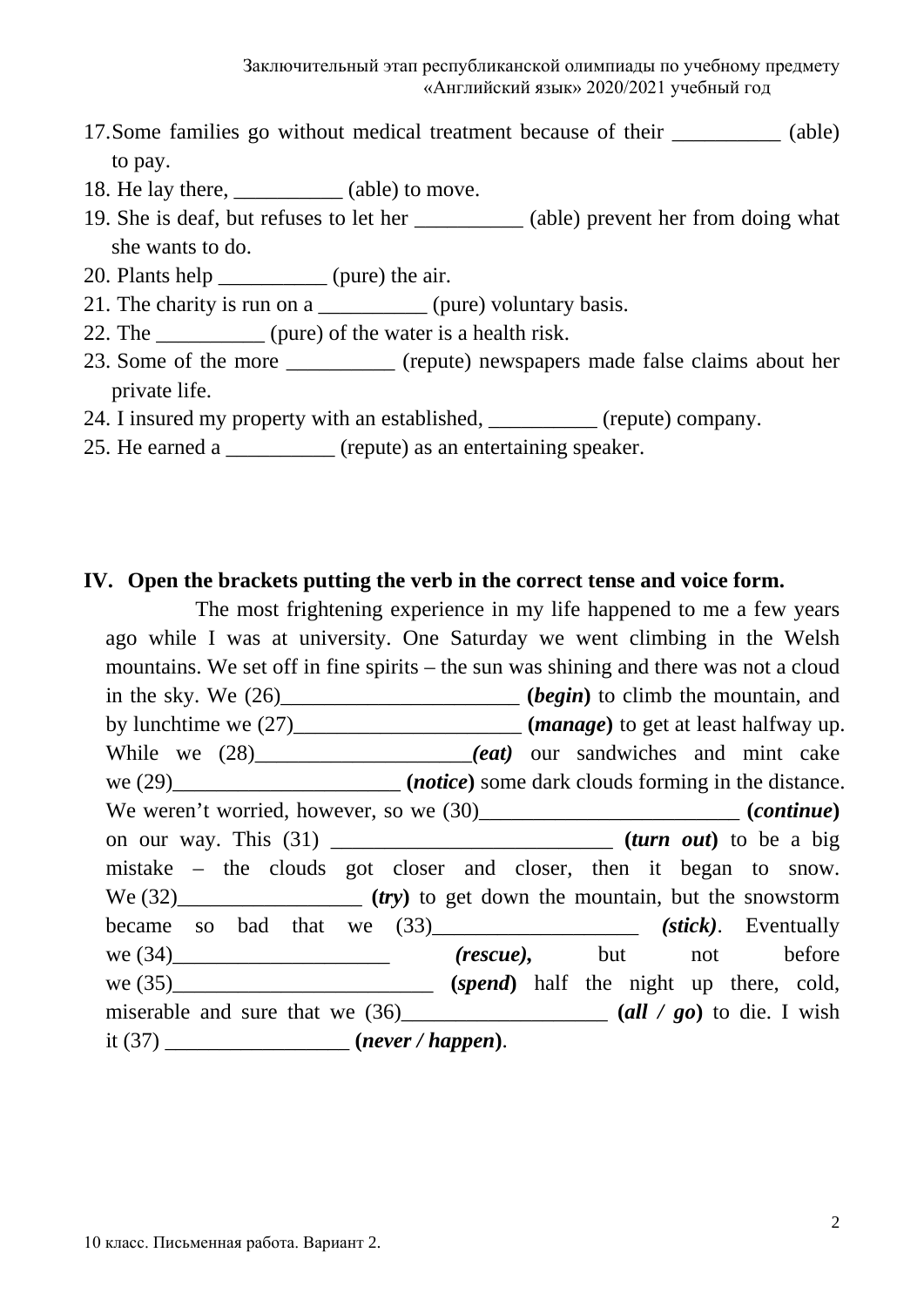- **V. Think of one word which is appropriate for all three gaps in each set of the following sentences. Write this word clearly in the answer box on your answer sheet.**
- 38. <u>\_\_\_\_\_\_\_\_\_\_\_\_\_\_\_\_\_\_\_\_\_\_</u>
	- a) It was a delicious \_\_\_\_\_\_\_\_\_\_ of fried fish and rice.
	- b) The \_\_\_\_\_\_\_\_\_\_ got smashed to pieces when it slipped from her hands.
	- c) The larger your satellite \_\_\_\_\_\_\_\_\_\_, the greater its reception bandwidth.
- 39. \_\_\_\_\_\_\_\_\_\_\_\_\_\_\_\_\_\_\_\_\_\_
	- a) The evening news is always \_\_\_\_\_\_\_\_\_\_\_\_ by the same newsreader.
	- b) Life \_\_\_\_\_\_\_\_\_\_ her with many opportunities, which she let pass her by.
	- c) When he retired he was with a charming gold clock.
- 40. \_\_\_\_\_\_\_\_\_\_\_\_\_\_\_\_\_\_\_\_\_\_
	- a) Stewart suddenly saw a strange hovering outside his window.
	- b) The of the man killing a large animal found on the cave wall dates back to around 2400 BC.
	- c) The correct \_\_\_\_\_\_\_\_\_\_ should have been 54.
- 41. \_\_\_\_\_\_\_\_\_\_\_\_\_\_\_\_\_\_\_\_\_\_
	- a) Human cloning is an extremely issue.
	- b) All the products were formulated for \_\_\_\_\_\_\_\_\_\_ skin.
	- c) This \_\_\_\_\_\_\_\_\_\_ mechanism detects even the slightest movement.
- 42. \_\_\_\_\_\_\_\_\_\_\_\_\_\_\_\_\_\_\_\_\_\_
	- a) When he saw her getting off the train, he ran to \_\_\_\_\_\_\_\_\_\_\_\_ her.
	- b) Adam knew he would never find it easy to the new culture.
	- c) We are trying to come up with the solution which will all our ideas.
- **VI. Read the following text and look carefully at each line. In most lines, there is one unnecessary word. It is either grammatically incorrect or does not fit in the sense of the text. For each numbered line 43 – 59, find this word and then write it in the answer box on your answer sheet. Some lines are correct. Indicate these lines with a tick (**✓**).**
- 43. I had always been lucky with the holiday flights
- 44. until I went on a package holiday to Hawaii. The
- 45. journey out to there was fine, but coming
- 46. back was a different story. To start it with, the return flight
- 47. was delayed in two days which was not really a problem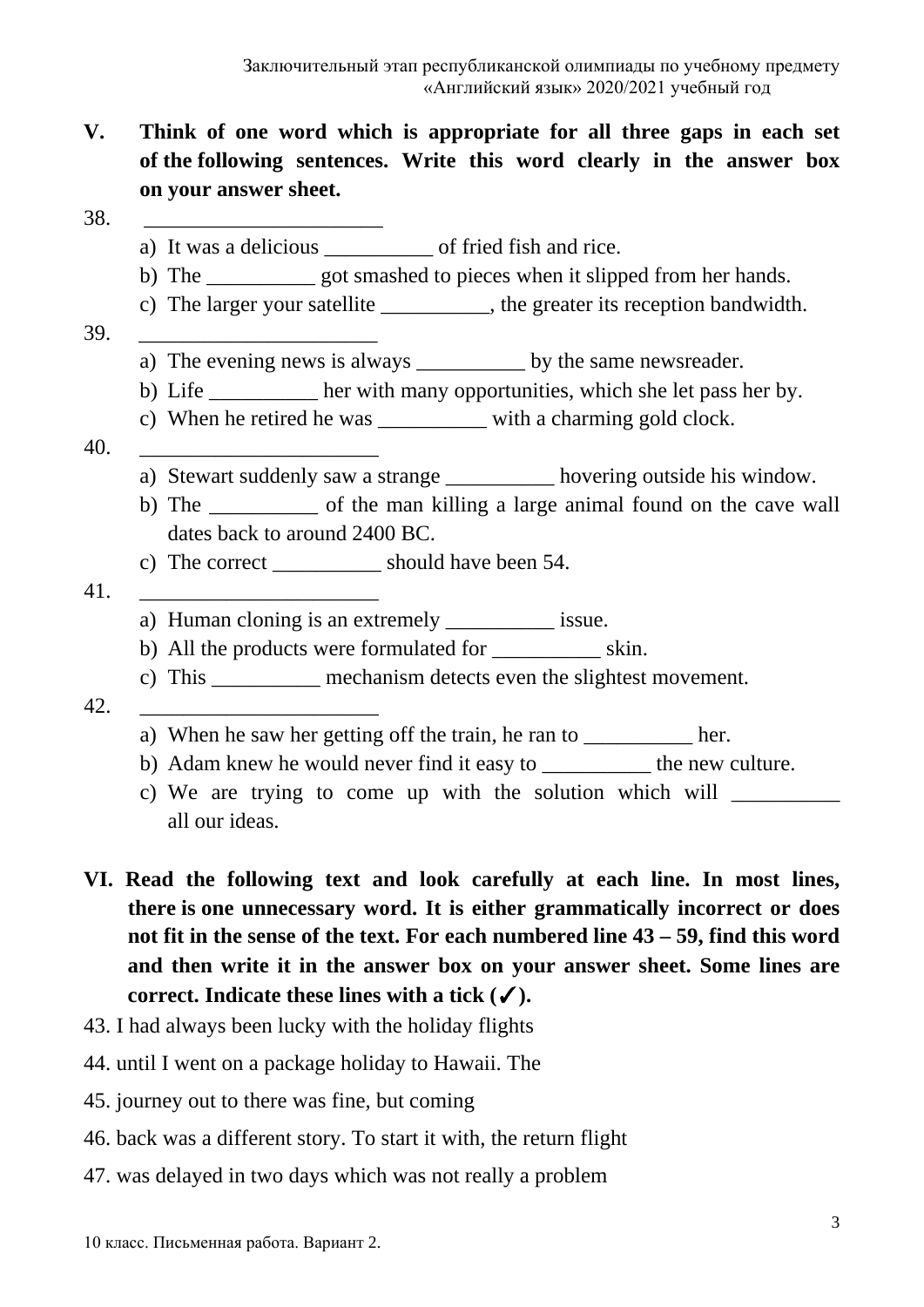- 48. as I was having a good time. Unfortunately, when I finally
- 49. left from Honolulu, the capital, on the first part
- 50. of the journey, I landed in Los Angeles instead of
- 51. Chicago. I was taken off the plane and had to stay
- 52. all overnight in a hotel. The next day I got on a direct
- 53. flight to London, but only to end up in Minneapolis.
- 54. I got on another plane where a woman who began
- 55. running around wildly and although we all had to
- 56. leave off the plane because we thought she had
- 57. a bomb. Then there it was a storm, so we landed
- 58. in Boston. I finally got to home, but without one
- 59. suitcase which was being lost somewhere en route.

# **VII. Fill each of the gaps in the following text with the correct preposition. Write your preposition clearly in the answer box on your answer sheet.**

Travelling by hot-air balloon may not be as fast as riding a bicycle, but it is certainly more stylish and more fun. Professional balloonists can charge (60) to £100 (61) \_\_\_\_\_ an evening flight and a glass of champagne. There is never any shortage  $(62)$  \_\_\_\_\_\_ customers  $(63)$  \_\_\_\_\_\_ this exciting and romantic trip. The average balloon carries a pilot, a navigator and three or four passengers who stand (64) an underhanging basket. The balloon is lifted by means of propane heated air. The view (65) the balloon is breathtaking. However, those who are afraid of heights may find it difficult to get used to travelling at 3,000 feet! Certain rules of the air must be observed. Balloonists may not land on private property and should avoid landing on farmland (66) \_\_\_\_\_ case they frighten the animals. Pigs and horses are known to panic. Sheep and cattle, (67) \_\_\_\_\_ the other hand, seem unconcerned. Electricity pylons and telephone cables are also best avoided, (68) \_\_\_\_\_ obvious reasons. Anyone who has travelled (69) \_\_\_\_\_ hot-air balloon has greatly enjoyed the experience of following (70) \_\_\_\_\_ the footsteps of the Montgolfier brothers.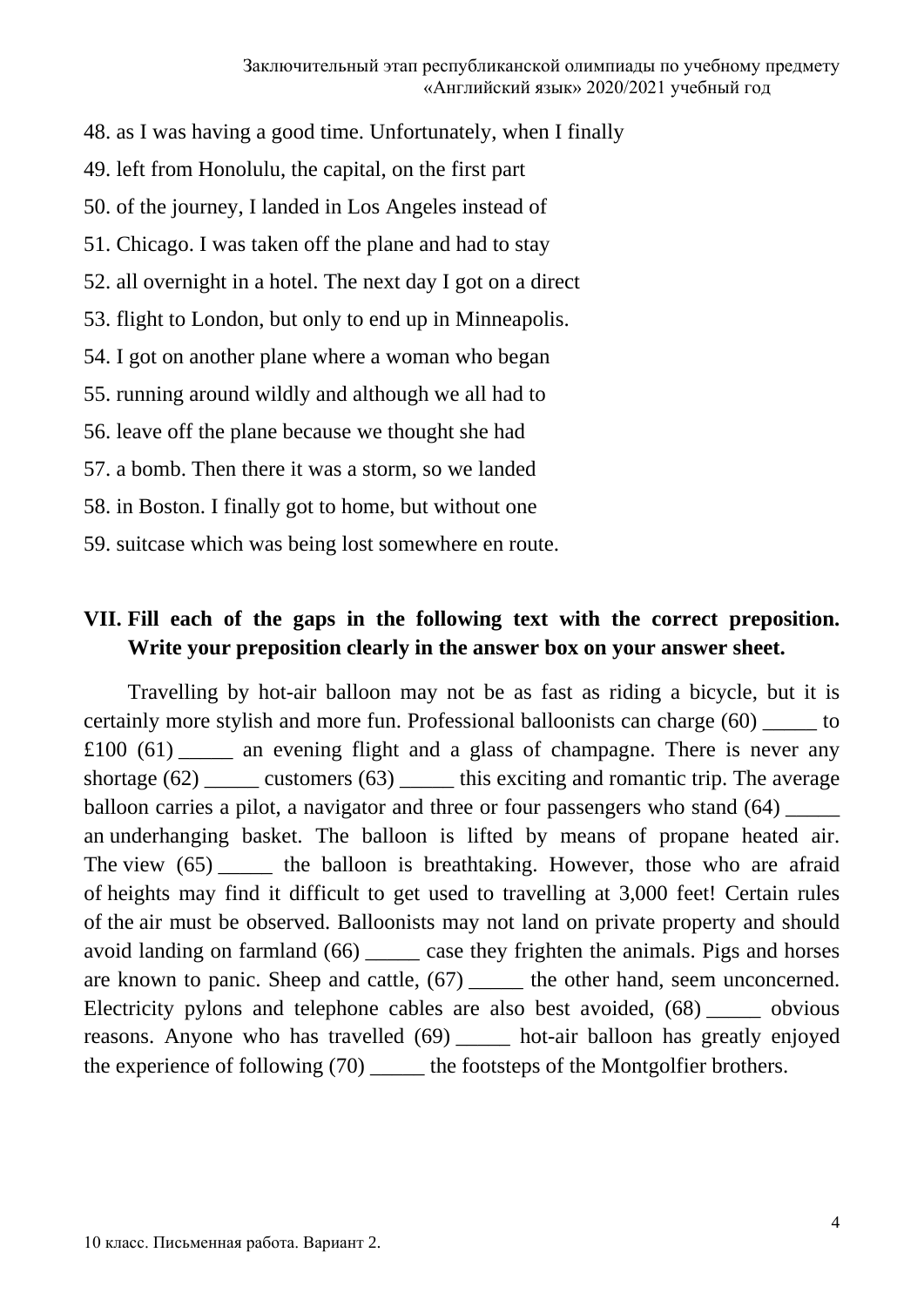# **VIII. Read the magazine article about one-day travel destinations.**  For questions  $71 - 80$ , choose from the people A – E. The people **may be chosen more than once. Mark your answer on your answer sheet.**

#### **A. Julia**

Julia Finch is a busy lawyer who loves nature but doesn't get nearly enough of it sitting in her London office all day, so she often takes advantage of Wisley Garden. "My favourite thing is that there is always something new to see. The garden collection has been developing for more than 100 years. It's a lovely, peaceful place for a stroll, and it's so vast that it doesn't get crowded. I get ideas for my own garden from the great demonstration gardens full of practical ideas and techniques. I can even incorporate my other favourite hobby of photography by bringing my camera and clicking away."

#### **B. Jessica**

Jessica Green is a hardworking student who needs a break from the books once in a while, and makes Brighton her favourite one-day destination. "I love being by the sea, and it's so close to London that whenever I feel like it, I just jump on a train and in 55 minutes I'm there. Brighton evolved from a small fishing village into a famous seaside resort, and offers all the traditional attractions. I always eat at this great selfservice restaurant, which is also modestly priced. My favourite spot, though, is a small strip of sand under one of the piers, where I can just sit all alone and hear nothing but the sea."

## **C. Martha**

Martha Roberts is an architect who enjoys her job so much that her work is also her hobby. "My favourite piece of architecture to study in my free time is The Royal Pavilion in Brighton. I try to get some of my co-workers to go with me, since it isn't all that far from London, but they're usually too busy. The Pavilion was built for King George IV and if ever a building represented the concept of 'over the top', this is it. The pseudo Indian palace, with Chinese-influenced interiors, is a riot of colour, expensive fabrics, crystal and gilt. It's not the sort of style I would ever like in my own house, but I do find inspiration for my work in everything I look at."